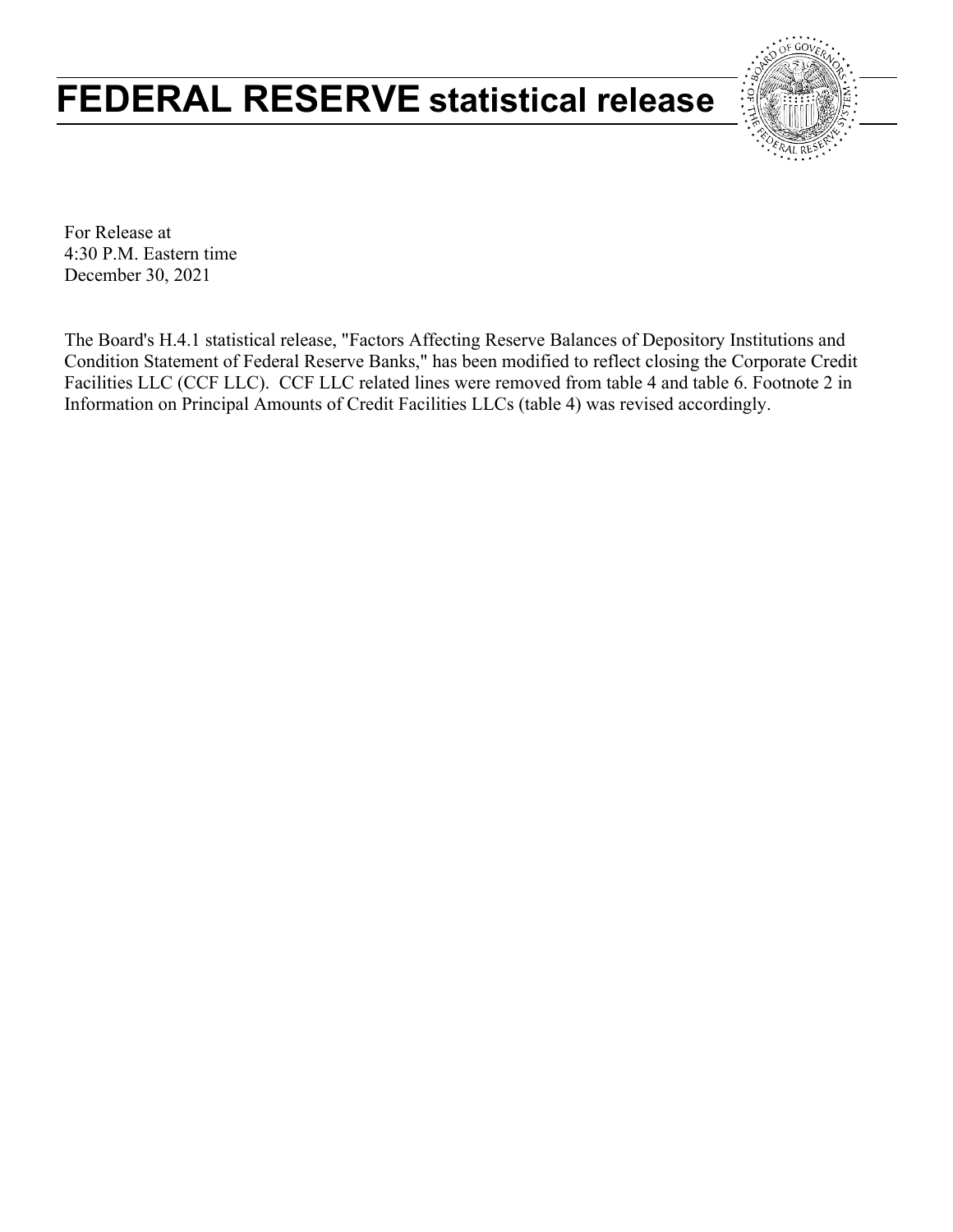# **FEDERAL RESERVE statistical release**



# **H.4.1 Factors Affecting Reserve Balances of Depository Institutions and Condition Statement of Federal Reserve Banks December 30, 2021**

## **1. Factors Affecting Reserve Balances of Depository Institutions**

Millions of dollars

| Reserve Bank credit, related items, and                                                                                | Averages of daily figures |                                |                                    |              |
|------------------------------------------------------------------------------------------------------------------------|---------------------------|--------------------------------|------------------------------------|--------------|
| reserve balances of depository institutions at                                                                         | Week ended                | Change from week ended         | Wednesday                          |              |
| <b>Federal Reserve Banks</b>                                                                                           | Dec 29, 2021              | Dec 22, 2021                   | Dec 30, 2020                       | Dec 29, 2021 |
| Reserve Bank credit                                                                                                    | 8,741,648                 | 149<br>-                       | $+1, 391, 238$                     | 8,719,059    |
| Securities held outright <sup>1</sup>                                                                                  | 8,289,331                 | 1,711<br>-                     | $+1,531,670$                       | 8,270,111    |
| U.S. Treasury securities                                                                                               | 5,651,960                 | 7,998<br>$\ddot{\phantom{1}}$  | $+ 963,054$                        | 5,652,272    |
| Bills <sup>2</sup>                                                                                                     | 326,044                   | 0                              | 0                                  | 326,044      |
| Notes and bonds, nominal <sup>2</sup>                                                                                  | 4,870,809                 | 6,073<br>٠                     | 863,616<br>$\ddot{\phantom{1}}$    | 4,870,809    |
| Notes and bonds, inflation-indexed <sup>2</sup>                                                                        | 383,200                   | 985<br>$\ddot{\phantom{1}}$    | 71,176<br>$\ddot{\phantom{1}}$     | 383,200      |
| Inflation compensation <sup>3</sup>                                                                                    | 71,907                    | 940<br>$\ddot{\phantom{1}}$    | 28,263<br>$\ddot{\phantom{1}}$     | 72,219       |
| Federal agency debt securities <sup>2</sup>                                                                            | 2,347                     | 0                              | 0                                  | 2,347        |
| Mortgage-backed securities <sup>4</sup>                                                                                | 2,635,024                 | 9,708<br>-                     | 568,615<br>$+$                     | 2,615,492    |
| Unamortized premiums on securities held outright <sup>5</sup>                                                          | 353,769                   | 822<br>-                       | 9,634<br>$\ddot{\phantom{1}}$      | 352,893      |
| Unamortized discounts on securities held outright <sup>5</sup>                                                         | $-17,988$                 | 1<br>$\ddot{\phantom{1}}$      | 12,549<br>-                        | $-17,973$    |
| Repurchase agreements <sup>6</sup>                                                                                     | 0                         | 0                              | 1,000<br>$\overline{\phantom{0}}$  | 0            |
| Foreign official                                                                                                       | 0                         | 0                              | 1,000                              | 0            |
| <b>Others</b>                                                                                                          | 0                         | 0                              | 0                                  | 0            |
| Loans                                                                                                                  | 35,996                    | 1,792                          | 20,981                             | 34,952       |
| Primary credit                                                                                                         | 485                       | 218                            | 1,300                              | 640          |
| Secondary credit                                                                                                       | 0                         | 0                              | 0                                  | 0            |
| Seasonal credit                                                                                                        | 0                         | 0                              | 0                                  | 0            |
| <b>Primary Dealer Credit Facility</b>                                                                                  | $\mathbf 0$               | 0                              | 485                                | $\mathbf 0$  |
| Money Market Mutual Fund Liquidity Facility                                                                            | 0                         | 0                              | 3,873                              | 0            |
| Paycheck Protection Program Liquidity Facility                                                                         | 35,511                    | 1,574                          | 15,323                             | 34,312       |
| Other credit extensions                                                                                                | 0                         | 0                              | 0                                  | 0            |
| Net portfolio holdings of Commercial Paper Funding                                                                     |                           |                                |                                    |              |
| Facility II LLC7                                                                                                       | 0                         | 0                              | 8,557                              | 0            |
| Net portfolio holdings of Corporate Credit Facilities LLC7<br>Net portfolio holdings of MS Facilities LLC (Main Street | 0                         | 0                              | 46,455                             | 0            |
| Lending Program) <sup>7</sup>                                                                                          | 29,399                    | 5<br>+                         | 24,118<br>$\overline{\phantom{0}}$ | 29,406       |
| Net portfolio holdings of Municipal Liquidity Facility LLC <sup>7</sup>                                                | 7,932                     | 26<br>$\overline{\phantom{0}}$ | 13,343<br>$\overline{\phantom{0}}$ | 7,864        |
| Net portfolio holdings of TALF II LLC7                                                                                 | 2,627                     | 1<br>$\ddot{\phantom{1}}$      | 10,036<br>$\overline{\phantom{0}}$ | 2,627        |
| Float                                                                                                                  | $-139$                    | 6<br>$\ddot{}$                 | 53<br>$\ddot{\phantom{1}}$         | $-540$       |
| Central bank liquidity swaps <sup>8</sup>                                                                              | 3,349                     | 3,093<br>$\ddot{}$             | 13,634<br>$\overline{\phantom{0}}$ | 3,341        |
| Other Federal Reserve assets <sup>9</sup>                                                                              | 37,373                    | 1,097<br>$\ddot{\phantom{1}}$  | 557<br>$\ddot{\phantom{1}}$        | 36,379       |
| Foreign currency denominated assets <sup>10</sup>                                                                      | 20,357                    | 28<br>÷                        | 1,881<br>÷                         | 20,353       |
| Gold stock                                                                                                             | 11,041                    | 0                              | 0                                  | 11,041       |
| Special drawing rights certificate account                                                                             | 5,200                     | 0                              | 0                                  | 5,200        |
| Treasury currency outstanding <sup>11</sup>                                                                            | 50,928                    | 14<br>$\ddot{\phantom{1}}$     | 476<br>+                           | 50,928       |
| Total factors supplying reserve funds                                                                                  | 8,829,174                 | 162                            | $+1, 389, 833$                     | 8,806,581    |

Note: Components may not sum to totals because of rounding. Footnotes appear at the end of the table.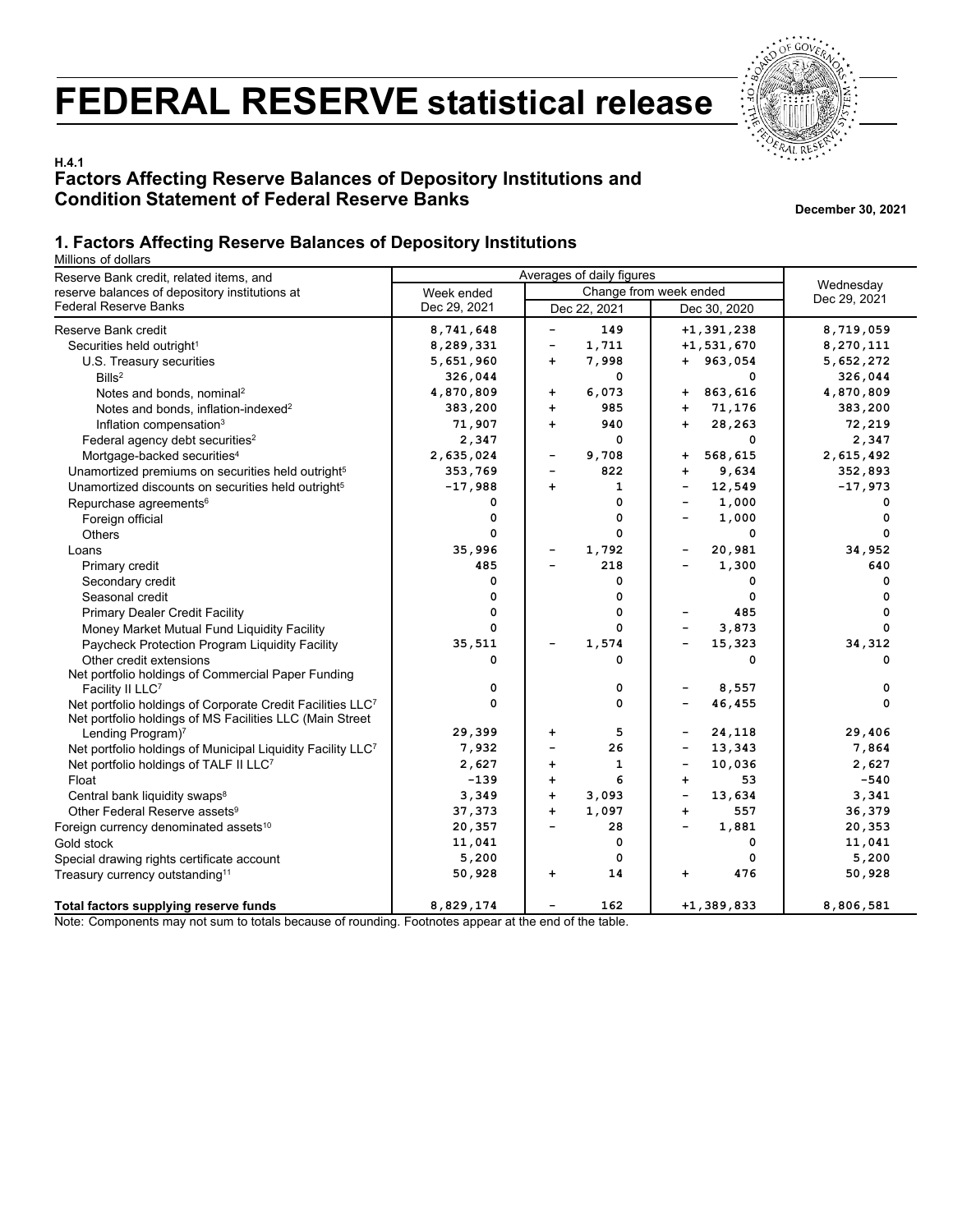# **1. Factors Affecting Reserve Balances of Depository Institutions (continued)**

#### Millions of dollars

| Reserve Bank credit, related items, and                   | Averages of daily figures |                                    |               |              |
|-----------------------------------------------------------|---------------------------|------------------------------------|---------------|--------------|
| reserve balances of depository institutions at            | Week ended                | Change from week ended             | Wednesday     |              |
| Federal Reserve Banks                                     | Dec 29, 2021              | Dec 22, 2021                       | Dec 30, 2020  | Dec 29, 2021 |
| Currency in circulation <sup>11</sup>                     | 2,233,653                 | 8,652<br>$+$                       | $+ 152, 182$  | 2,236,532    |
| Reverse repurchase agreements <sup>12</sup>               | 1,876,175                 | 129,452<br>Ξ.                      | $+1,671,158$  | 1,920,789    |
| Foreign official and international accounts               | 280,313                   | 14,315<br>$\overline{\phantom{a}}$ | $+ 75,560$    | 278,283      |
| <b>Others</b>                                             | 1,595,862                 | 115,136<br>-                       | $+1,595,598$  | 1,642,506    |
| Treasury cash holdings                                    | 72                        | 2<br>$+$                           | 42<br>$+$     | 65           |
| Deposits with F.R. Banks, other than reserve balances     | 531,749                   | 190,404<br>$+$                     | $-1,334,507$  | 539,646      |
| Term deposits held by depository institutions             | 0                         |                                    |               | 0            |
| U.S. Treasury, General Account                            | 211,849                   | 126,895<br>$+$                     | $-1,379,206$  | 283,995      |
| Foreign official                                          | 10,698                    | 5,438<br>$+$                       | 11,132<br>Ξ.  | 9,672        |
| Other <sup>13</sup>                                       | 309,202                   | 58,072<br>$+$                      | 55,830<br>$+$ | 245,980      |
| Treasury contributions to credit facilities <sup>14</sup> | 21,258                    | n                                  | 92,742<br>Ξ.  | 21,258       |
| Other liabilities and capital <sup>15</sup>               | 50,071                    | 956                                | 341           | 48,430       |
| Total factors, other than reserve balances,               |                           |                                    |               |              |
| absorbing reserve funds                                   | 4,712,978                 | 68,651<br>÷                        | $+ 395,793$   | 4,766,721    |
| <b>Reserve balances with Federal Reserve Banks</b>        | 4, 116, 196               | 68,813                             | $+ 994,040$   | 4,039,860    |

Note: Components may not sum to totals because of rounding.

1. Includes securities lent to dealers under the overnight securities lending facility; refer to table 1A.

2. Face value of the securities.

3. Compensation that adjusts for the effect of inflation on the original face value of inflation-indexed securities.

4. Guaranteed by Fannie Mae, Freddie Mac, and Ginnie Mae. The current face value shown is the remaining principal balance of the securities.

5. Reflects the premium or discount, which is the difference between the purchase price and the face value of the securities that has not been amortized. For U.S. Treasury securities, Federal agency debt securities, and mortgage-backed securities, amortization is on an effective-interest basis.

- 6. Cash value of agreements.
- 7. Includes assets purchased pursuant to terms of the credit facility and amounts related to Treasury contributions to the facility. Refer to note on consolidation below.
- 8. Dollar value of foreign currency held under these agreements valued at the exchange rate to be used when the foreign currency is returned to the foreign central bank. This exchange rate equals the market exchange rate used when the foreign currency was acquired from the foreign central bank.
- 9. Includes bank premises, accrued interest, and other accounts receivable.
- 10. Revalued daily at current foreign currency exchange rates.
- 11. Estimated.

12. Cash value of agreements, which are collateralized by U.S. Treasury securities, federal agency debt securities, and mortgage-backed securities

- 13. Includes deposits held at the Reserve Banks by international and multilateral organizations, government-sponsored enterprises, designated financial market utilities, and deposits held by depository institutions in joint accounts in connection with their participation in certain private-sector payment arrangements. Also includes certain deposit accounts other than the U.S. Treasury, General Account, for services provided by the Reserve Banks as fiscal agents of the United States.
- 14. Book value. Amount of equity investments in MS Facilities LLC of \$15.7 billion, Municipal Liquidity Facility LLC of \$4.2 billion, and TALF II LLC of \$1.4 billion.
- 15. Includes the liability for earnings remittances due to the U.S. Treasury.

Sources: Federal Reserve Banks and the U.S. Department of the Treasury.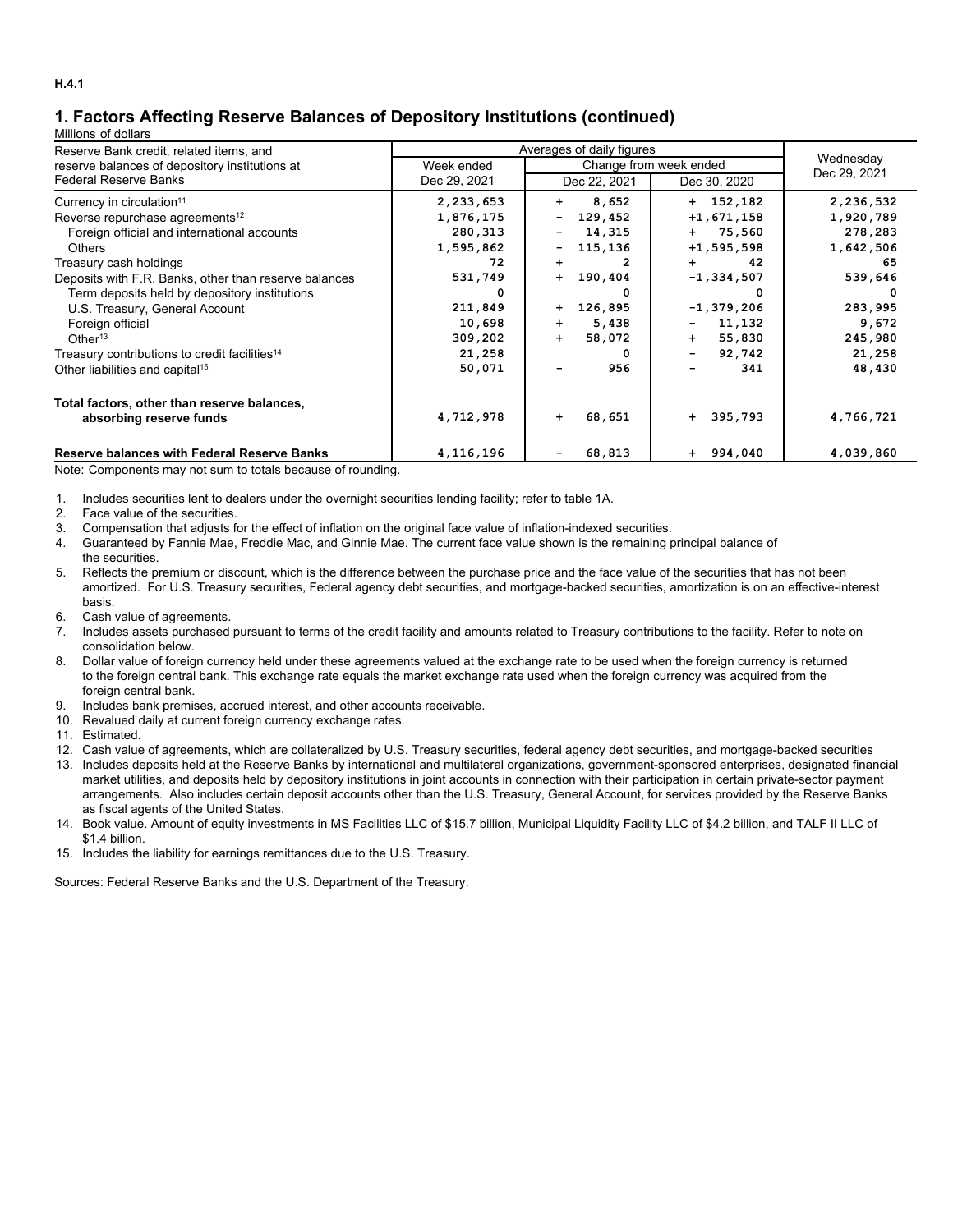## **1A. Memorandum Items**

Millions of dollars

|                                                                   | Averages of daily figures |                                   |                           |           |
|-------------------------------------------------------------------|---------------------------|-----------------------------------|---------------------------|-----------|
| Memorandum item                                                   | Week ended                | Change from week ended            | Wednesday<br>Dec 29, 2021 |           |
|                                                                   | Dec 29, 2021              | Dec 22, 2021                      | Dec 30, 2020              |           |
| Securities held in custody for foreign official and international |                           |                                   |                           |           |
| accounts                                                          | 3,412,684                 | 12,291                            | 77,894                    | 3,410,373 |
| Marketable U.S. Treasury securities <sup>1</sup>                  | 3,013,160                 | 9.339                             | 33,478<br>-               | 3,011,488 |
| Federal agency debt and mortgage-backed securities <sup>2</sup>   | 318,248                   | 3,037<br>$\overline{\phantom{a}}$ | 39,111<br>-               | 317,484   |
| Other securities <sup>3</sup>                                     | 81,277                    | 86<br>$\div$                      | 5,304                     | 81,401    |
| Securities lent to dealers                                        | 33,097                    | 800<br>$\div$                     | 3,970<br>÷                | 36,072    |
| Overnight facility <sup>4</sup>                                   | 33,097                    | 800<br>$\div$                     | 3,970<br>÷                | 36,072    |
| U.S. Treasury securities                                          | 33,097                    | 800<br>٠                          | 3,970                     | 36,072    |
| Federal agency debt securities                                    | 0                         | 0                                 |                           |           |

Note: Components may not sum to totals because of rounding.

1. Includes securities and U.S. Treasury STRIPS at face value, and inflation compensation on TIPS. Does not include securities pledged as collateral to foreign official and international account holders against reverse repurchase agreements with the Federal Reserve presented in tables 1, 5, and 6.

2. Face value of federal agency securities and current face value of mortgage-backed securities, which is the remaining principal balance of the securities.

3. Includes non-marketable U.S. Treasury securities, supranationals, corporate bonds, asset-backed securities, and commercial paper at face value.

4. Face value. Fully collateralized by U.S. Treasury securities.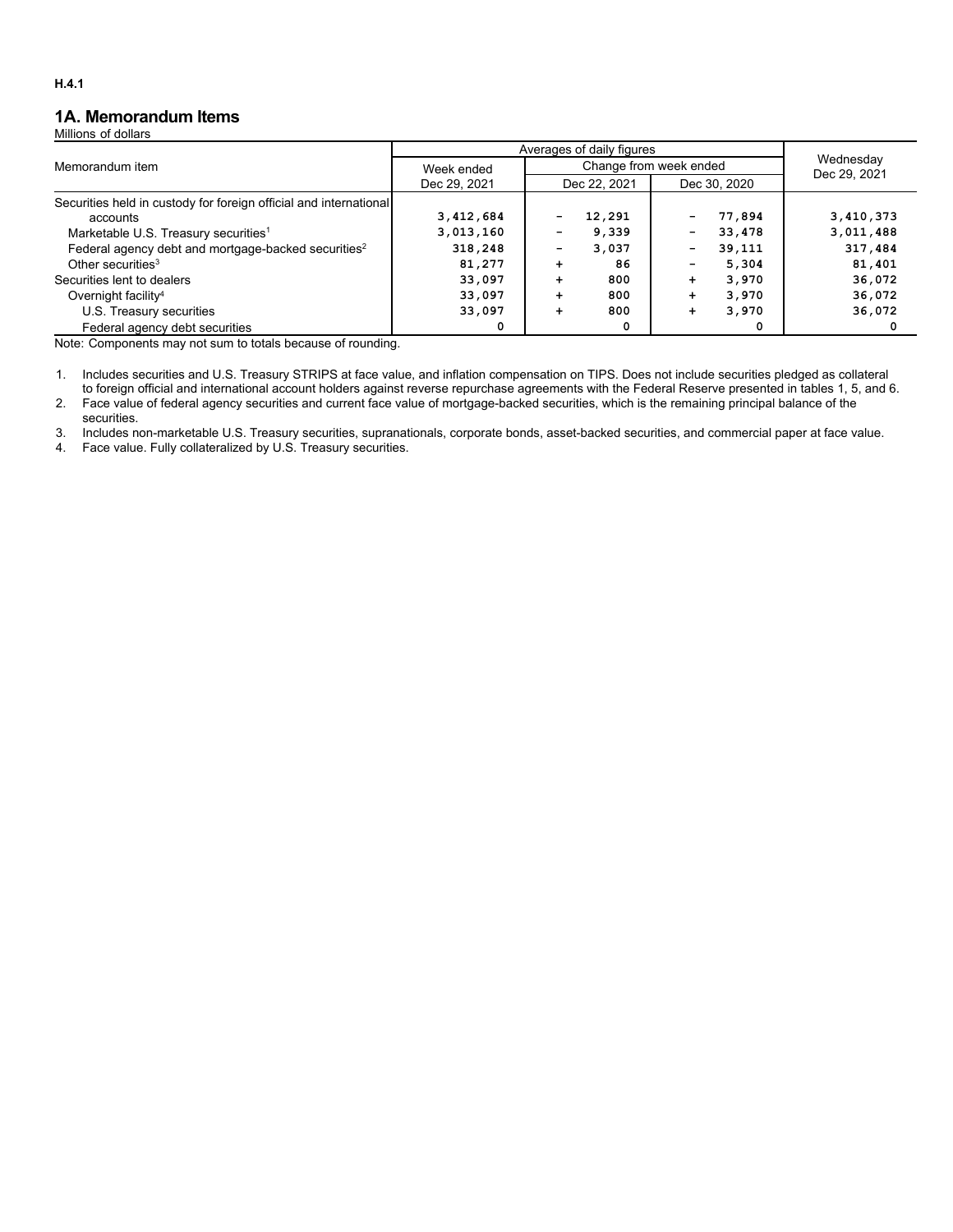### **2. Maturity Distribution of Securities, Loans, and Selected Other Assets and Liabilities, December 29, 2021** Millions of dollars

|                                             | Within 15           | 16 days to   | 91 days to | Over 1 year | Over 5 year | Over 10                            | All          |
|---------------------------------------------|---------------------|--------------|------------|-------------|-------------|------------------------------------|--------------|
| <b>Remaining Maturity</b>                   | days                | 90 days      | 1 year     | to 5 years  | to 10 years | years                              |              |
| Loans <sup>1</sup>                          | 332                 | 308          | 1,486      | 32,826      | 0           | $\cdots$                           | 34,952       |
| U.S. Treasury securities <sup>2</sup>       |                     |              |            |             |             |                                    |              |
| Holdings                                    | 89,057              | 320,220      | 714,817    | 2,154,028   | 1,023,519   | 1,350,631                          | 5,652,272    |
| Weekly changes                              | 10,988<br>$\ddot{}$ | 9,579<br>-   | 1,346      | 286<br>$+$  | 288<br>$+$  | 1,813<br>$\ddot{}$                 | 2,449<br>$+$ |
| Federal agency debt securities <sup>3</sup> |                     |              |            |             |             |                                    |              |
| <b>Holdings</b>                             | 0                   | $\Omega$     | 0          | $\Omega$    | 2,134       | 213                                | 2,347        |
| Weekly changes                              | 0                   | 0            | 0          | 0           | 0           | 0                                  |              |
| Mortgage-backed securities <sup>4</sup>     |                     |              |            |             |             |                                    |              |
| Holdings                                    | $\mathbf 0$         | 0            | 26         | 1,802       | 60,323      | 2,553,341                          | 2,615,492    |
| Weekly changes                              | 0                   |              | 4          | 94          | 1,141       | 32,930<br>$\overline{\phantom{0}}$ | 34,169<br>Ξ. |
| Loan participations held by MS              |                     |              |            |             |             |                                    |              |
| Facilities LLC (Main Street Lending         |                     |              |            |             |             |                                    |              |
| Program) <sup>5</sup>                       | $\Omega$            | $\Omega$     | $\Omega$   | 15,666      | .           | .                                  | 15,666       |
| Municipal notes held by Municipal           |                     |              |            |             |             |                                    |              |
| Liquidity Facility LLC <sup>6</sup>         | 0                   | 0            | 0          | 4,131       | .           | .                                  | 4,131        |
| Loans held by TALF II LLC7                  | 0                   | <sup>0</sup> | $\Omega$   | 1,346       | .           | .                                  | 1,346        |
| Repurchase agreements <sup>8</sup>          | 0                   |              | $\cdots$   | $\cdots$    | .           | .                                  |              |
| Central bank liquidity swaps <sup>9</sup>   | 3,291               | 50           | $\Omega$   | $\Omega$    | 0           | 0                                  | 3,341        |
| Reverse repurchase agreements <sup>8</sup>  | 1,920,789           |              | .          | $\cdots$    | $\cdots$    | $\cdots$                           | 1,920,789    |
| Term deposits                               |                     |              | 0          | .           | $\cdots$    | $\cdots$                           |              |

Note: Components may not sum to totals because of rounding.

...Not applicable.

1. Loans includes primary, secondary, and seasonal loans and credit extended through the Paycheck Protection Program Liquidity Facility and other credit extensions. Loans exclude the loans from the Federal Reserve Bank of New York (FRBNY) to Municipal Liquidity Facility LLC and TALF II LLC, and from the Federal Reserve Bank of Boston (FRBB) to MS Facilities LLC, which were eliminated when preparing the FRBNY's and FRBB's statement of condition, respectively, consistent with consolidation under generally accepted accounting principles.

2. Face value. For inflation-indexed securities, includes the original face value and compensation that adjusts for the effect of inflation on the original face value of such securities.

3. Face value.

- 4. Guaranteed by Fannie Mae, Freddie Mac, and Ginnie Mae. The current face value shown is the remaining principal balance of the securities.
- 5. Book value of the loan participations held by the MS Facilities LLC.
- 6. Book value of the municipal notes held by the Municipal Liquidity Facility LLC.
- 7. Book value of the loans held by the TALF II LLC.

8. Cash value of agreements.

9. Dollar value of foreign currency held under these agreements valued at the exchange rate to be used when the foreign currency is returned to the foreign central bank. This exchange rate equals the market exchange rate used when the foreign currency was acquired from the foreign central bank.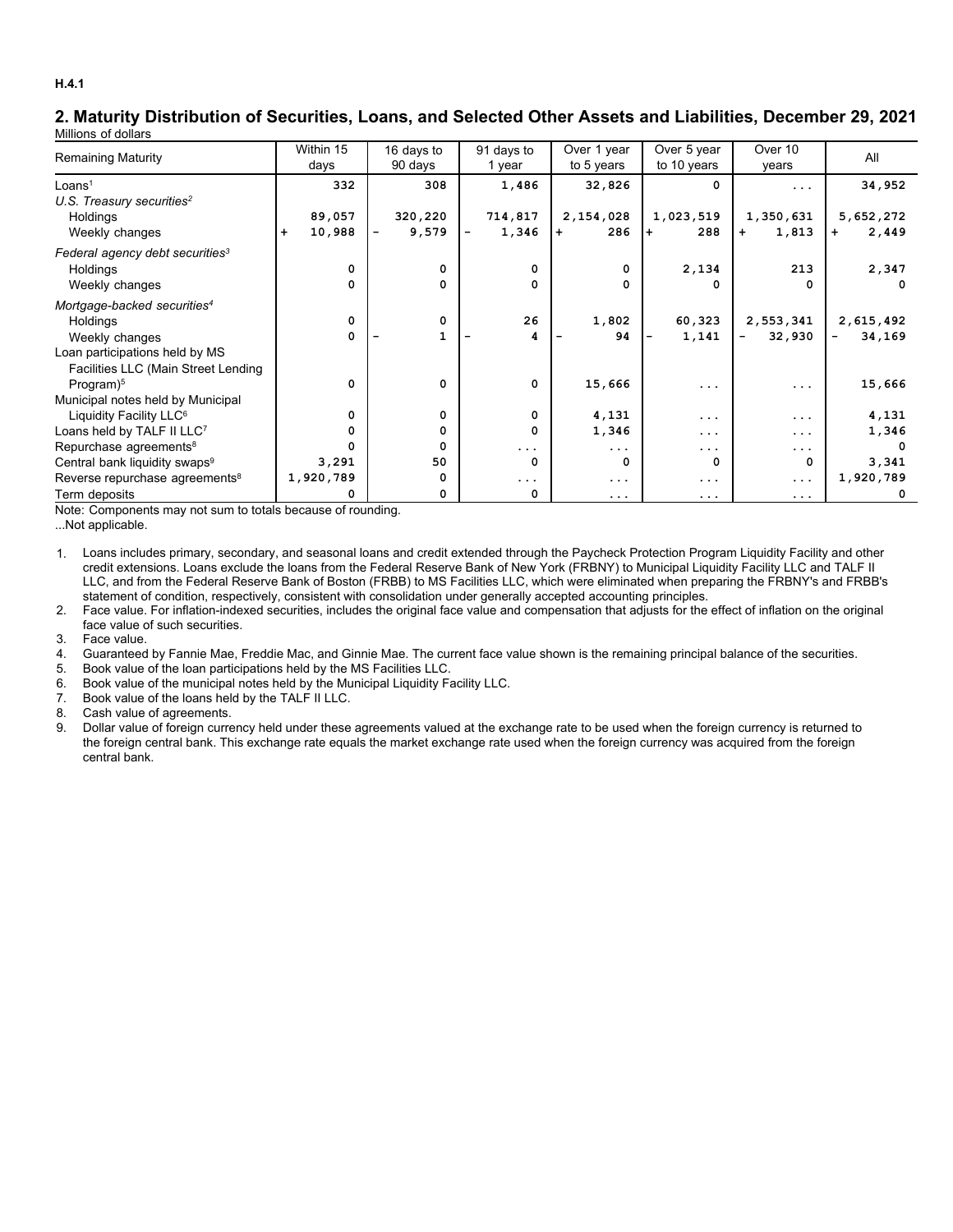# **3. Supplemental Information on Mortgage-Backed Securities**

Millions of dollars

| Account name                                                | Wednesday<br>Dec 29, 2021 |
|-------------------------------------------------------------|---------------------------|
| Mortgage-backed securities held outright <sup>1</sup>       | 2,615,492                 |
| Residential mortgage-backed securities                      | 2,606,255                 |
| Commercial mortgage-backed securities                       | 9,237                     |
| Commitments to buy mortgage-backed securities <sup>2</sup>  | 94,748                    |
| Commitments to sell mortgage-backed securities <sup>2</sup> | 83                        |
| Cash and cash equivalents $3$                               | 6                         |

1. Guaranteed by Fannie Mae, Freddie Mac, and Ginnie Mae. The current face value shown is the remaining principal balance of the securities.

2. Current face value. Includes residential and commercial mortgage-backed securities. Residential mortgage-backed securities generally settle within 180 calendar days and include commitments associated with outright transactions, dollar rolls, and coupon swaps. Commercial mortgage-backed securities generally settle within three business days.

3. This amount is included in other Federal Reserve assets in table 1 and in other assets in table 5 and table 6.

# **4. Information on Principal Accounts of Credit Facilities LLCs**

Millions of dollars

|                                                 | Wednesday Dec 29, 2021                                                     |                                                                         |                                                               |        |  |  |  |  |  |  |
|-------------------------------------------------|----------------------------------------------------------------------------|-------------------------------------------------------------------------|---------------------------------------------------------------|--------|--|--|--|--|--|--|
|                                                 |                                                                            | Net portfolio holdings of                                               |                                                               |        |  |  |  |  |  |  |
|                                                 |                                                                            |                                                                         | <b>Credit Facilities LLCs</b>                                 |        |  |  |  |  |  |  |
| Credit Facilities LLCs:                         | Outstanding<br>principal<br>amount<br>of loan<br>extended to<br>the $LLC1$ | Outstanding<br>amount of<br>facility<br>asset<br>purehases <sup>2</sup> | Treasury<br>contributions<br>and<br>other assets <sup>3</sup> | Total  |  |  |  |  |  |  |
| MS Facilities LLC (Main Street Lending Program) | 15,478                                                                     | 13,340                                                                  | 16,066                                                        | 29,406 |  |  |  |  |  |  |
| Municipal Liquidity Facility LLC                | 4,131                                                                      | 4,131                                                                   | 3,733                                                         | 7,864  |  |  |  |  |  |  |
| TALF II LLC                                     | 1,431                                                                      | 1,346                                                                   | 1,281                                                         | 2,627  |  |  |  |  |  |  |

Note: Components may not sum to totals because of rounding.

1. Book value. This amount was eliminated when preparing the Federal Reserve Banks' statement of condition consistent with consolidation under generally accepted accounting principles. Refer to the note on consolidation accompanying table 6. Loans are extended from the Federal Reserve Bank to the LLC upon settlement of the investment activity.

2. Outstanding amount of facility asset purchases:

a. For the MS Facilities LLC (Main Street Lending Program) includes loan participations at face value, net of an allowance for loan losses updated as of September 30, 2021.

b. For the Municipal Liquidity Facility LLC includes municipal notes at book value. Asset balances from trading activity may be reported on a one-day lag after the transaction date.

c. For the TALF II LLC includes loans to holders of eligible asset-backed securities at book value.

3. Includes short term receivables, interest and dividend receivables, and other assets of the facility. Also includes the portion of the Treasury contribution to the credit facilities, which is held as investments in nonmarketable Treasury securities and the residual portion which is held as cash and cash equivalents at the FRBNY. The amount of cash and cash equivalents held at the FRBNY are eliminated in consolidation and, as result, are excluded from net portfolio holdings in Tables 1, 5, and 6. Amounts excluded are approximately 15% of Treasury contributions to the Municipal Liquidity Facility LLC and TALF II LLC. Refer to the note on consolidation accompanying table 6.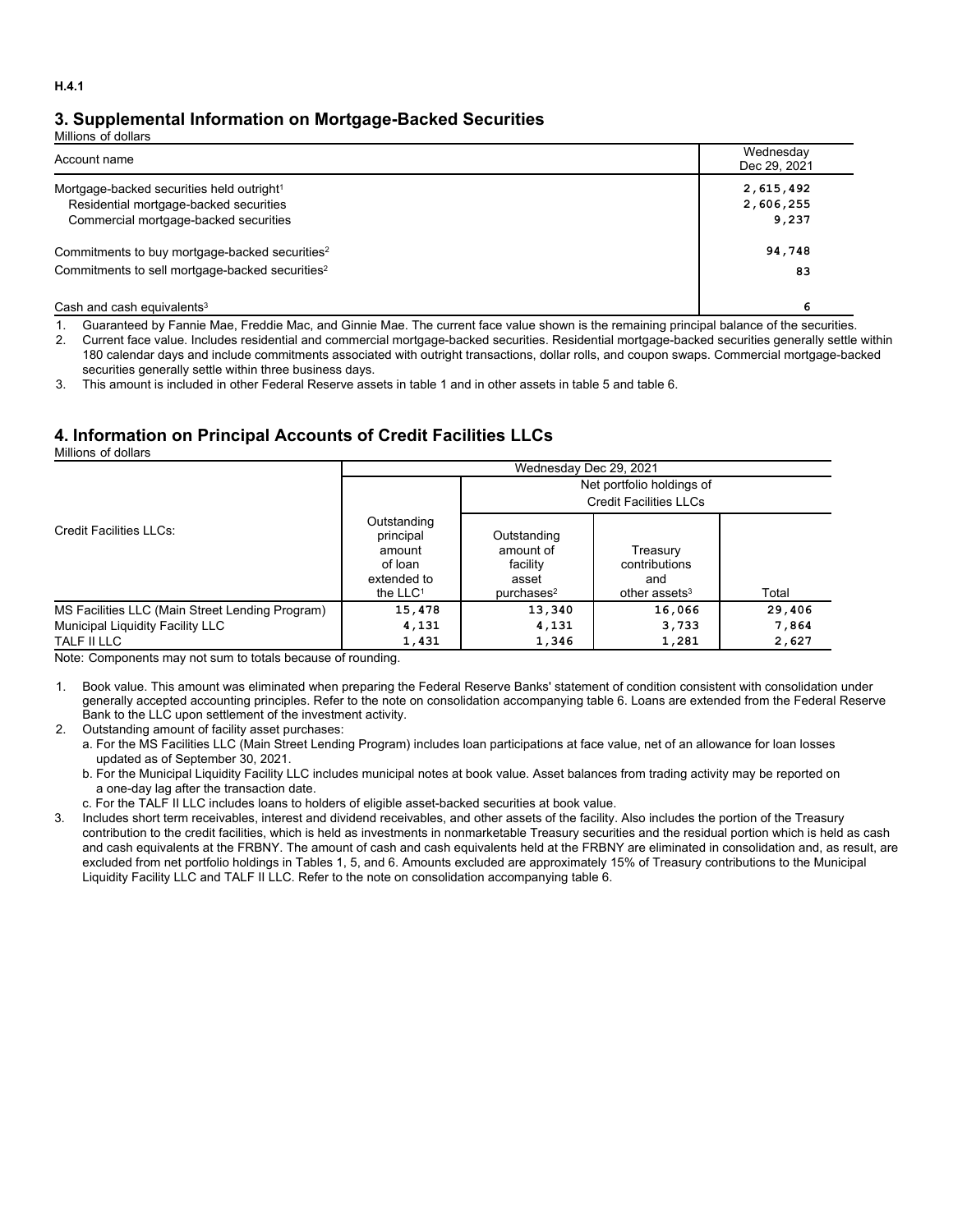# **5. Consolidated Statement of Condition of All Federal Reserve Banks**

Millions of dollars

|                                                                         | Eliminations from | Wednesday    |                              | Change since |                              |                |  |  |  |
|-------------------------------------------------------------------------|-------------------|--------------|------------------------------|--------------|------------------------------|----------------|--|--|--|
| Assets, liabilities, and capital                                        | consolidation     | Dec 29, 2021 |                              | Wednesday    | Wednesday                    |                |  |  |  |
|                                                                         |                   |              |                              | Dec 22, 2021 |                              | Dec 30, 2020   |  |  |  |
| Assets                                                                  |                   |              |                              |              |                              |                |  |  |  |
| Gold certificate account                                                |                   | 11,037       |                              | 0            |                              | 0              |  |  |  |
| Special drawing rights certificate account                              |                   | 5,200        |                              | 0            |                              | $\mathbf 0$    |  |  |  |
| Coin                                                                    |                   | 1,212        | $\ddot{}$                    | 8            |                              | 350            |  |  |  |
| Securities, unamortized premiums and discounts,                         |                   |              |                              |              |                              |                |  |  |  |
| repurchase agreements, and loans                                        |                   | 8,639,983    | $\overline{\phantom{a}}$     | 35,560       |                              | $+1, 514, 058$ |  |  |  |
| Securities held outright <sup>1</sup>                                   |                   | 8,270,111    |                              | 31,720       |                              | $+1,539,380$   |  |  |  |
| U.S. Treasury securities                                                |                   | 5,652,272    | $+$                          | 2,449        |                              | $+ 963,356$    |  |  |  |
| Bills <sup>2</sup>                                                      |                   | 326,044      |                              | 0            |                              | 0              |  |  |  |
| Notes and bonds, nominal <sup>2</sup>                                   |                   | 4,870,809    | $+$                          | 1,601        | $\ddot{}$                    | 863,616        |  |  |  |
| Notes and bonds, inflation-indexed <sup>2</sup>                         |                   | 383,200      |                              | 0            | $+$                          | 71,176         |  |  |  |
| Inflation compensation <sup>3</sup>                                     |                   | 72,219       | $+$                          | 848          | +                            | 28,565         |  |  |  |
| Federal agency debt securities <sup>2</sup>                             |                   | 2,347        |                              | 0            |                              | 0              |  |  |  |
| Mortgage-backed securities <sup>4</sup>                                 |                   | 2,615,492    | $\qquad \qquad \blacksquare$ | 34,169       | +                            | 576,024        |  |  |  |
| Unamortized premiums on securities held outright <sup>5</sup>           |                   | 352,893      |                              | 1,731        | $+$                          | 9,970          |  |  |  |
| Unamortized discounts on securities held outright <sup>5</sup>          |                   | $-17,973$    | $+$                          | 22           | -                            | 12,543         |  |  |  |
| Repurchase agreements <sup>6</sup>                                      |                   | 0            |                              | 0            |                              | 1,000          |  |  |  |
| Loans <sup>7</sup>                                                      |                   | 34,952       |                              | 2,130        |                              | 21,749         |  |  |  |
| Net portfolio holdings of Commercial Paper Funding                      |                   |              |                              |              |                              |                |  |  |  |
| Facility II LLC <sup>8</sup>                                            |                   | 0            |                              | 0            | -                            | 8,557          |  |  |  |
| Net portfolio holdings of Corporate Credit Facilities LLC <sup>8</sup>  |                   | 0            |                              | 0            |                              | 46,532         |  |  |  |
| Net portfolio holdings of MS Facilities LLC (Main Street                |                   |              |                              |              |                              |                |  |  |  |
| Lending Program) <sup>8</sup>                                           |                   | 29,406       | +                            | 8            | -                            | 24,667         |  |  |  |
| Net portfolio holdings of Municipal Liquidity Facility LLC <sup>8</sup> |                   | 7,864        |                              | 95           |                              | 13,414         |  |  |  |
| Net portfolio holdings of TALF II LLC <sup>8</sup>                      |                   | 2,627        |                              | 0            |                              | 10,037         |  |  |  |
| Items in process of collection                                          | (0)               | 59           |                              | 3<br>6       |                              | 23<br>820      |  |  |  |
| <b>Bank premises</b>                                                    |                   | 1,402        | $\ddot{}$                    |              |                              |                |  |  |  |
| Central bank liquidity swaps <sup>9</sup>                               |                   | 3,341        | $\ddot{}$                    | 3,076        | -                            | 14,542         |  |  |  |
| Foreign currency denominated assets <sup>10</sup>                       |                   | 20,353       |                              | 32           | $\qquad \qquad \blacksquare$ | 2,076          |  |  |  |
| Other assets <sup>11</sup>                                              |                   | 34,976       |                              | 444          | $+$                          | 1,070          |  |  |  |
| <b>Total assets</b>                                                     | (0)               | 8,757,460    |                              | 33,035       |                              | $+1, 394, 109$ |  |  |  |

Note: Components may not sum to totals because of rounding. Footnotes appear at the end of the table.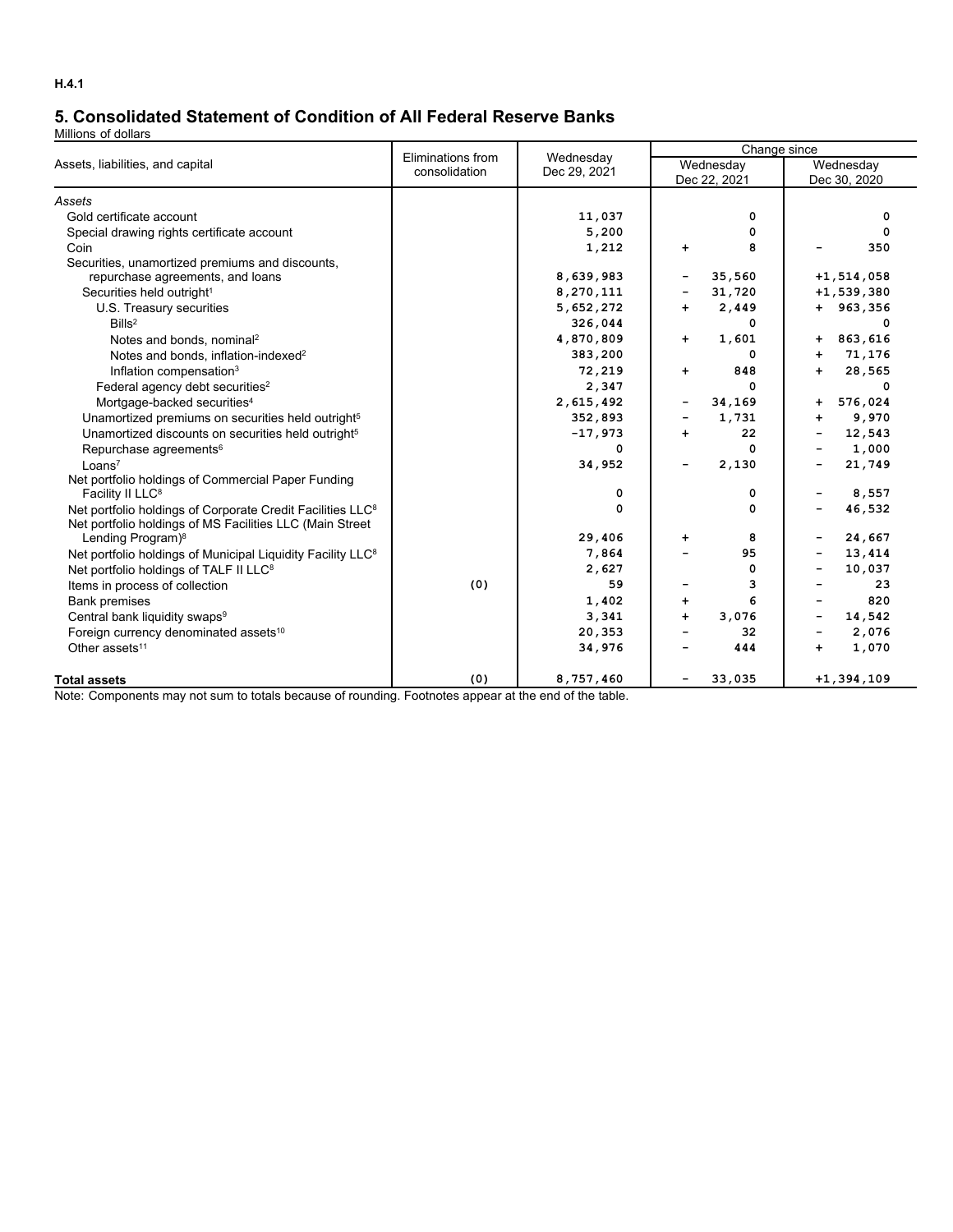# **5. Consolidated Statement of Condition of All Federal Reserve Banks (continued)**

Millions of dollars

|                                                           | Eliminations from | Wednesday    | Change since                          |                           |  |  |  |
|-----------------------------------------------------------|-------------------|--------------|---------------------------------------|---------------------------|--|--|--|
| Assets, liabilities, and capital                          | consolidation     | Dec 29, 2021 | Wednesday<br>Dec 22, 2021             | Wednesday<br>Dec 30, 2020 |  |  |  |
| Liabilities                                               |                   |              |                                       |                           |  |  |  |
| Federal Reserve notes, net of F.R. Bank holdings          |                   | 2,186,877    | 5,694<br>$\ddot{\phantom{1}}$         | $+ 148,904$               |  |  |  |
| Reverse repurchase agreements <sup>12</sup>               |                   | 1,920,789    | 62,126<br>۰.                          | $+1, 711, 026$            |  |  |  |
| Deposits                                                  | (0)               | 4,579,506    | 23,322<br>$\ddot{}$                   | 371,861<br>۰.             |  |  |  |
| Term deposits held by depository institutions             |                   | O            | $\Omega$                              |                           |  |  |  |
| Other deposits held by depository institutions            |                   | 4,039,860    | 65,066<br>۰.                          | 896,883<br>$+$            |  |  |  |
| U.S. Treasury, General Account                            |                   | 283,995      | 86,479<br>$\ddot{}$                   | $-1,329,519$              |  |  |  |
| Foreign official                                          |                   | 9,672        | 4,483<br>$\ddot{}$                    | 12,159                    |  |  |  |
| Other <sup>13</sup>                                       | (0)               | 245,980      | 2,573<br>$\qquad \qquad \blacksquare$ | 72,935<br>$+$             |  |  |  |
| Deferred availability cash items                          | (0)               | 599          | 339<br>$+$                            | 244                       |  |  |  |
| Treasury contributions to credit facilities <sup>14</sup> |                   | 21,258       | 0                                     | 92,742<br>-               |  |  |  |
| Other liabilities and accrued dividends <sup>15</sup>     |                   | 7,769        | 265                                   | 2,434                     |  |  |  |
| <b>Total liabilities</b>                                  | (0)               | 8,716,799    | 33,035<br>$\overline{\phantom{a}}$    | $+1,392,649$              |  |  |  |
| Capital accounts                                          |                   |              |                                       |                           |  |  |  |
| Capital paid in                                           |                   | 33,876       | 0                                     | 1,500<br>$\ddot{}$        |  |  |  |
| Surplus                                                   |                   | 6,785        | 0                                     | 40                        |  |  |  |
| Other capital accounts                                    |                   | 0            | 0                                     | $\Omega$                  |  |  |  |
| <b>Total capital</b>                                      |                   | 40,661       | 0                                     | 1,460                     |  |  |  |

Note: Components may not sum to totals because of rounding.

1. Includes securities lent to dealers under the overnight securities lending facility; refer to table 1A.

- 2. Face value of the securities.
- 3. Compensation that adjusts for the effect of inflation on the original face value of inflation-indexed securities.
- 4. Guaranteed by Fannie Mae, Freddie Mac, and Ginnie Mae. The current face value shown is the remaining principal balance of the securities.
- 5. Reflects the premium or discount, which is the difference between the purchase price and the face value of the securities that has not been amortized. For U.S. Treasury securities, Federal agency debt securities, and mortgage-backed securities, amortization is on an effective-interest basis.
- 6. Cash value of agreements, which are collateralized by U.S. Treasury and federal agency securities.
- 7. Loans includes primary, secondary, and seasonal loans and credit extended through the Primary Dealer Credit Facility, Money Market Mutual Fund Liquidity Facility, Paycheck Protection Program Liquidity Facility, and other credit extensions.
- 8. Includes assets purchased pursuant to terms of the credit facility and amounts related to Treasury contributions to the facility. Refer to note on consolidation below.
- 9. Dollar value of foreign currency held under these agreements valued at the exchange rate to be used when the foreign currency is returned to the foreign central bank. This exchange rate equals the market exchange rate used when the foreign currency was acquired from the foreign central bank.
- 10. Revalued daily at current foreign currency exchange rates.
- 11. Includes accrued interest, which represents the daily accumulation of interest earned, and other accounts receivable.
- 12. Cash value of agreements, which are collateralized by U.S. Treasury securities, federal agency debt securities, and mortgage-backed securities.
- 13. Includes deposits held at the Reserve Banks by international and multilateral organizations, government-sponsored enterprises, designated financial market utilities, and deposits held by depository institutions in joint accounts in connection with their participation in certain private-sector payment arrangements. Also includes certain deposit accounts other than the U.S. Treasury, General Account, for services provided by the Reserve Banks as fiscal agents of the United States.
- 14. Book value. Amount of equity investments in MS Facilities LLC of \$15.7 billion, Municipal Liquidity Facility LLC of \$4.2 billion, and TALF II LLC of \$1.4 billion.
- 15. Includes the liability for earnings remittances due to the U.S. Treasury.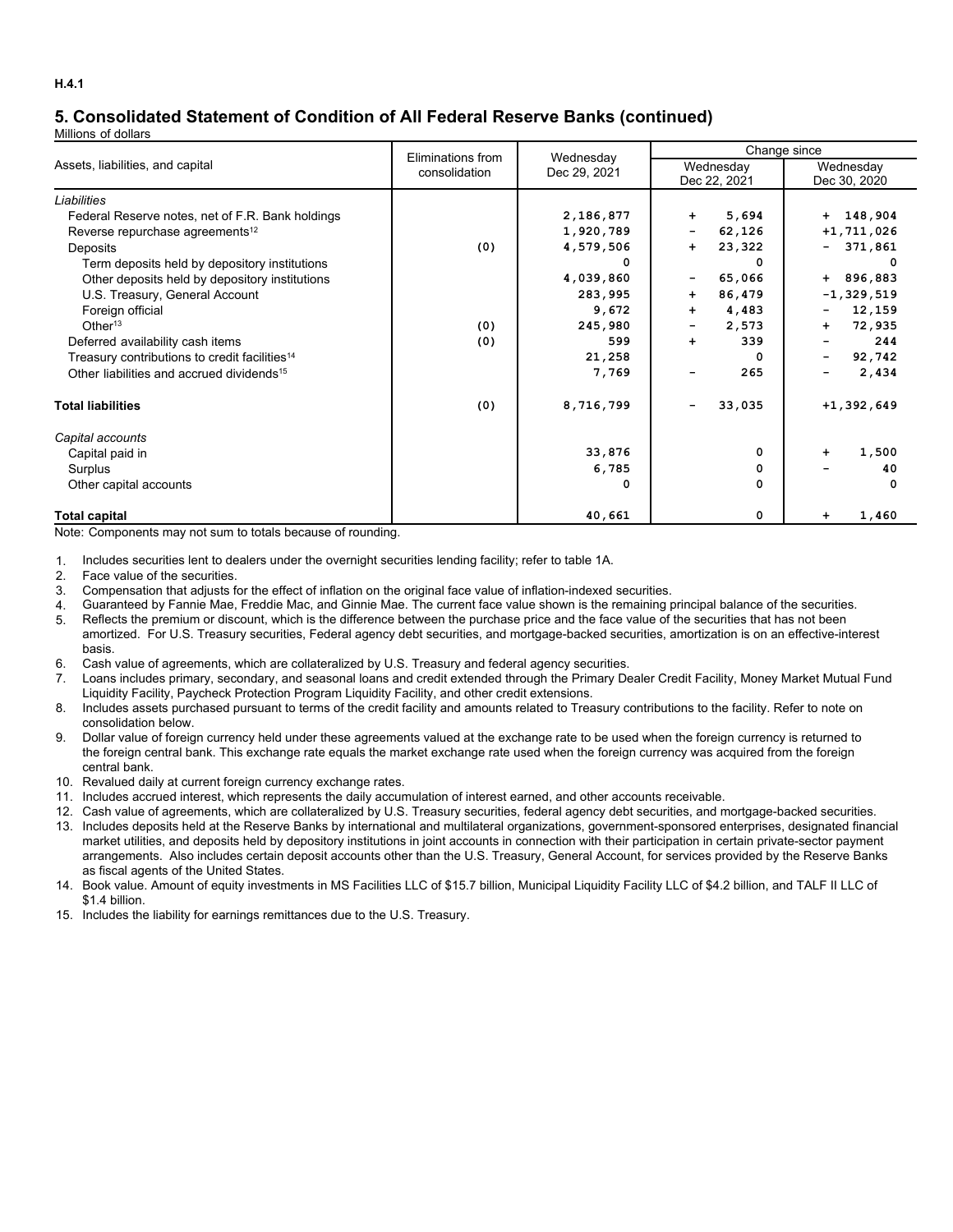# **6. Statement of Condition of Each Federal Reserve Bank, December 29, 2021**

Millions of dollars

| Assets, liabilities, and capital                   | Total     | Boston     | New York     | Philadelphia Cleveland |         | Richmond                | Atlanta    | Chicago     | St. Louis  | Minneapolis | Kansas<br>City | Dallas    | San<br>Francisco |
|----------------------------------------------------|-----------|------------|--------------|------------------------|---------|-------------------------|------------|-------------|------------|-------------|----------------|-----------|------------------|
| Assets                                             |           |            |              |                        |         |                         |            |             |            |             |                |           |                  |
| Gold certificates and special drawing              |           |            |              |                        |         |                         |            |             |            |             |                |           |                  |
| rights certificates                                | 16,237    | 531        | 5,422        | 523                    | 752     | 1,187                   | 2,188      | 1,136       | 475        | 273         | 455            | 1,220     | 2,075            |
| Coin                                               | 1,212     | 12         | 22           | 113                    | 45      | 178                     | 107        | 225         | 17         | 33          | 87             | 149       | 225              |
| Securities, unamortized premiums and               |           |            |              |                        |         |                         |            |             |            |             |                |           |                  |
| discounts, repurchase agreements,                  |           |            |              |                        |         |                         |            |             |            |             |                |           |                  |
| and loans <sup>1</sup>                             | 8,639,983 | 143,830    | 4,869,042    | 181,939                | 319,560 | 577,160                 | 504,323    | 469,711     | 112,576    | 78,836      | 114,740        | 380,752   | 887,515          |
| Net portfolio holdings of MS                       |           |            |              |                        |         |                         |            |             |            |             |                |           |                  |
| Facilities LLC (Main Street Lending                |           |            |              |                        |         |                         |            |             |            |             |                |           |                  |
| Program $)^2$                                      | 29,406    | 29,406     |              |                        |         |                         |            |             |            |             |                |           |                  |
| Net portfolio holdings of Municipal                |           |            |              |                        |         |                         |            |             |            |             |                |           |                  |
| Liquidity Facility LLC <sup>2</sup>                | 7,864     |            | 7,864        |                        |         |                         |            |             |            |             |                |           |                  |
| Net portfolio holdings of TALF II LLC <sup>2</sup> | 2,627     |            | 2,627        |                        |         |                         |            |             |            |             |                |           |                  |
| Central bank liquidity swaps <sup>3</sup>          | 3,341     | 152        | 1,123        | 120                    | 289     | 695                     | 151        | 131         | 64         | 28          |                | 60        | 492              |
| Foreign currency denominated                       |           |            |              |                        |         |                         |            |             |            |             |                |           |                  |
| assets <sup>4</sup>                                | 20,353    | 923        | 6,847        | 731                    | 1,759   | 4,234                   | 920        | 797         | 387        | 173         | 220            | 367       | 2,996            |
| Other assets <sup>5</sup>                          | 36,437    | 705        | 19,155       | 872                    | 1,393   | 2,738                   | 2,245      | 2,025       | 598        | 467         | 795            | 1,721     | 3,724            |
| Interdistrict settlement account                   |           | $34,164$ - | $565, 312$ + | $2,594+$               | 22,931  | $110,661+$<br>$\ddot{}$ | $77,462 +$ | $108,948$ + | $25,155$ + | $2,932 +$   | 25,839         | $71,569+$ | 83,056           |
| <b>Total assets</b>                                | 8,757,460 | 209,722    | 4,346,789    | 186,891                | 346,729 | 696,853                 | 587,396    | 582,973     | 139,272    | 82,741      | 142,173        | 455,837   | 980,083          |

Note: Components may not sum to totals because of rounding. Footnotes appear at the end of the table.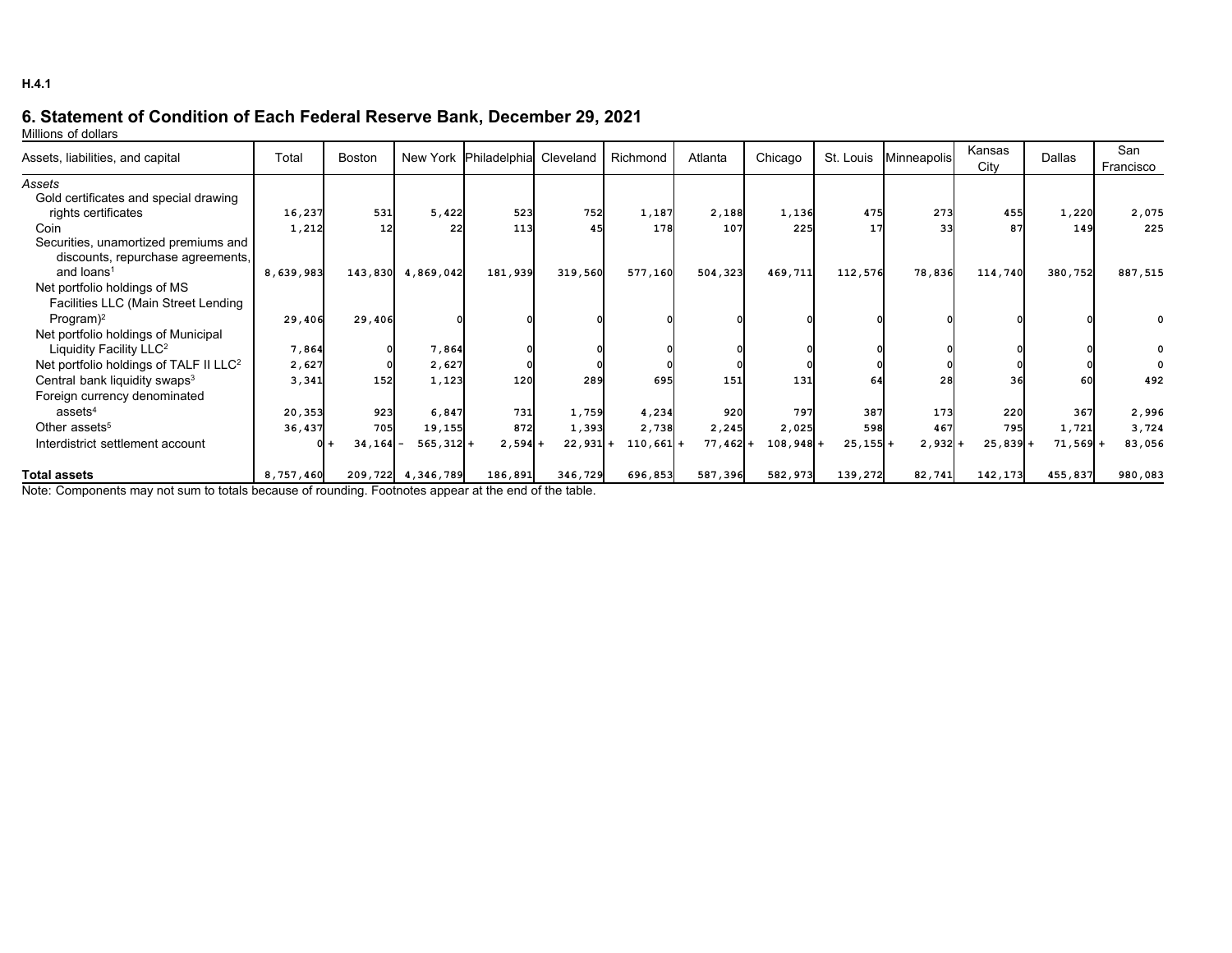# **6. Statement of Condition of Each Federal Reserve Bank, December 29, 2021 (continued)**

Millions of dollars

| Assets, liabilities, and capital                         | Total     | <b>Boston</b> |                      | New York Philadelphial Cleveland |         | Richmond   | Atlanta | Chicago | St. Louis | Minneapolis | Kansas  | <b>Dallas</b> | San         |
|----------------------------------------------------------|-----------|---------------|----------------------|----------------------------------|---------|------------|---------|---------|-----------|-------------|---------|---------------|-------------|
|                                                          |           |               |                      |                                  |         |            |         |         |           |             | City    |               | Francisco   |
| Liabilities                                              |           |               |                      |                                  |         |            |         |         |           |             |         |               |             |
| Federal Reserve notes, net                               | 2,186,877 | 73,001        | 698,633              | 62,187                           | 103,904 | 155,038    | 327,429 | 121,912 | 65,002    | 33,156      | 56,013  | 193,264       | 297,339     |
| Reverse repurchase agreements <sup>6</sup>               | 1,920,789 | 32,098        | 1,085,738            | 40,569                           | 69,890  | 128,708    | 112,543 | 104,818 | 25,042    | 14,862      | 25,507  | 84,940        | 196,074     |
| Deposits                                                 | 4,579,506 | 88,705        | 2,538,067            | 82,352                           | 168,681 | 403,948    | 144,882 | 354,126 | 48,206    | 34,297      | 59,984  | 176,282       | 479,977     |
| Depository institutions                                  | 4,039,860 |               | 88,688 2,192,315     | 82,351                           | 168,635 | 403,224    | 144,747 | 162,787 | 48,194    | 33,931      | 59,066  | 176,017       | 479,906     |
| U.S. Treasury, General Account                           | 283,995   |               | 283,995              |                                  |         |            |         |         |           |             |         |               |             |
| Foreign official                                         | 9,672     |               | 9,646                |                                  |         |            |         |         |           |             |         |               |             |
| Other $7$                                                | 245,980   | 16            | 52,112               |                                  |         | <b>716</b> | 132     | 191,337 | 11        | 366         | 917     | 265           | 66          |
| Earnings remittances due to the U.S.                     |           |               |                      |                                  |         |            |         |         |           |             |         |               |             |
| Treasury <sup>8</sup>                                    | 1,931     | 15            | 1,230                | 32                               | 53      | 80         | 91      | 98      | 17        | 12          | 19      | <b>78</b>     | 207         |
| Treasury contributions to credit facilities <sup>9</sup> | 21,258    | 15,674        | 5,584                |                                  |         |            |         |         |           |             |         |               | $\mathbf 0$ |
| Other liabilities and accrued                            |           |               |                      |                                  |         |            |         |         |           |             |         |               |             |
| dividends                                                | 6,437     | $-1,538$      | 3,460                | 252                              | 304     | 874        | 1,042   | 470     | 194       | 185         | 228     | 337           | 630         |
|                                                          |           |               |                      |                                  |         |            |         |         |           |             |         |               |             |
| <b>Total liabilities</b>                                 | 8,716,799 | 207,956       | 4,332,711            | 185,391                          | 342,831 | 688,648    | 585,987 | 581,423 | 138,461   | 82,513      | 141,750 | 454,901       | 974,227     |
|                                                          |           |               |                      |                                  |         |            |         |         |           |             |         |               |             |
| Capital                                                  |           |               |                      |                                  |         |            |         |         |           |             |         |               |             |
| Capital paid in                                          | 33,876    | 1,459         | 11,797               | 1,257                            | 3,311   | 6,793      | 1,102   | 1,283   | 682       | 170         | 350     | 814           | 4,857       |
| Surplus                                                  | 6,785     | 308           | 2,280                | 244                              | 587     | 1,412      | 307     | 266     | 129       | 58          | 73      | 122           | 999         |
| Other capital                                            |           |               |                      |                                  |         |            |         |         |           |             |         |               | $\Omega$    |
| <b>Total liabilities and capital</b>                     | 8,757,460 |               | 209, 722 4, 346, 789 | 186,891                          | 346,729 | 696,853    | 587,396 | 582,973 | 139,272   | 82,741      | 142,173 | 455,837       | 980,083     |

Note: Components may not sum to totals because of rounding. Footnotes appear at the end of the table.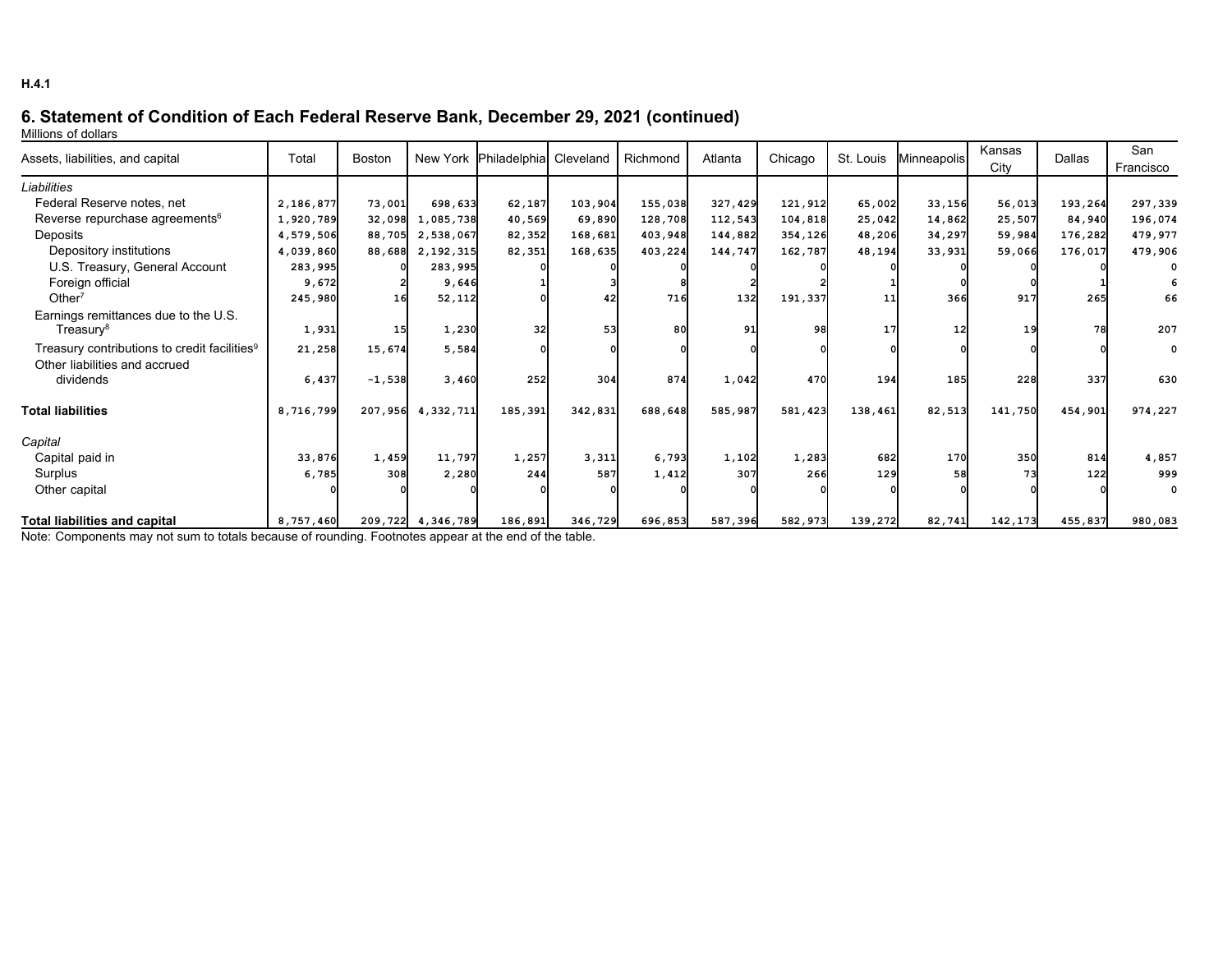#### **H.4.1**

## **6. Statement of Condition of Each Federal Reserve Bank, December 29, 2021 (continued)**

- 1. Securities include outright holdings of U.S. Treasury securities, federal agency debt securities, and mortgage-backed securities, including securities lent to dealers under the overnight securities lending facility; refer to table 1A. Mortgage-backed securities are quaranteed by Fannie Mae, Freddie Mac, and Ginnie Mae. Unamortized premiums and discounts are the differences between the purchase price and the face value of the securities that have not been amortized. For U.S. Treasury securities, federal agency debt securities, and mortgage-backed securities, amortization is on an effective-interest basis. Repurchase agreements reflect the cash value of agreements, which are collateralized by U.S. Treasury and federal agency securities. Loans includes primary, secondary, and seasonal loans and credit extended through the Paycheck Protection Program Liquidity Facility and other credit extensions.
- 2. Includes assets purchased pursuant to terms of the credit facility and amounts related to Treasury contributions to the facility. Refer to note on consolidation below.
- 3. Dollar value of foreign currency held under these agreements valued at the exchange rate to be used when the foreign currency is returned to the foreign central bank. This exchange rate equals the market exchange rate used when the foreign currency was acquired from the foreign central bank.
- 4. Revalued daily at current foreign currency exchange rates.
- 5. Includes items in process of collection, bank premises, accrued interest (which represents the daily accumulation of interest earned), and other accounts receivable.
- 6. Cash value of agreements, which are collateralized by U.S. Treasury securities, federal agency debt securities, and mortgage-backed securities.
- 7. Includes deposits held at the Reserve Banks by international and multilateral organizations, government-sponsored enterprises, designated financial market utilities, and deposits held by depository institutions in joint accounts in connection with their participation in certain private-sector payment arrangements. Also includes certain deposit accounts other than the U.S. Treasury, General Account, for services provided by the Reserve Banks as fiscal agents of the United States.
- 8. Represents the estimated weekly remittances due to U.S. Treasury. The amounts on this line represent the residual net earnings that the Federal Reserve Banks remit to the U.S. Treasury after providing for the costs of operations, payment of dividends, and the amount necessary to maintain each Federal Reserve Bank's allotted surplus cap.
- 9. Book value. Amount of equity investments in MS Facilities LLC of \$15.7 billion, Municipal Liquidity Facility LLC of \$4.2 billion, and TALF II LLC of \$1.4 billion.

#### Note on consolidation:

The Federal Reserve Bank of New York (FRBNY) and the Federal Reserve Bank of Boston (FRBB) have extended loans to limited liability companies under the authority of section 13(3) of the Federal Reserve Act. On April 14, 2020, FRBNY began extending loans to the Commercial Paper Funding Facility II LLC (CPFF II LLC), a limited liability company formed to purchase three-month U.S dollardenominated commercial paper by eligible issuers. The assets of the CPFF II LLC and the amount provided by U.S. Treasury as credit protection to the FRBNY are used to secure the loan from the FRBNY. On May 12, 2020, FRBNY began extending loans to the Corporate Credit Facilities LLC (CCF LLC), a limited liability company formed to purchase eligible bonds or portions of syndicated loans or bonds at issuance through the Primary Market Corporate Credit Facility and to purchase eligible individual corporate bonds and exchange-traded funds through the Secondary Market Corporate Credit Facility. The assets of the CCF LLC and the amount provided by U.S. Treasury as credit protection to the FRBNY are used to secure the loan from the FRBNY. On June 5, 2020, FRBNY began extending loans to the Municipal Liquidity Facility LLC (MLF LLC), a limited liability company formed to purchase municipal notes from eligible issuers. The assets of the MLF LLC and the amount provided by U.S. Treasury as credit protection to the FRBNY are used to secure the loan from the FRBNY. On June 25, 2020, FRBNY began extending loans to the TALF II LLC, a special purpose vehicle that was formed to help support the flow of credit to consumers and businesses. The assets of the TALF II LLC and the amount provided by U.S. Treasury as credit protection to the FRBNY are used to secure the loan from the FRBNY. On July 15, 2020, the FRBB began extending loans to the MS Facilities LLC (Main Street Lending Program), a special purpose vehicle that was formed to help ensure credit flows to small and medium-sized businesses and to eligible nonprofits. The assets of the MS Facilities LLC and the amount provided by U.S. Treasury as credit protection to the FRBB are used to secure the loan from the FRBB.

The FRBNY is the managing member of CPFF II LLC, CCF LLC, MLF LLC, and TALF II LLC. The FRBB is the managing member of MS Facilities LLC (Main Street Lending Program). Consistent with generally accepted accounting principles, the assets and liabilities of each LLC have been accounted for and consolidated with the assets and liabilities of the FRBNY or FRBB, in the preparation of the statements of condition shown on this release. As a consequence of the consolidation, the loan from the Reserve Bank to the LLC is eliminated as are any balances held at the FRBNY for LLCs consolidated to FRBNY or FRBB for LLCs consolidated to FRBB. Treasury contributions to credit facilities are held at FRBNY until invested. Net assets of the LLC appears as assets on table 6 (and in table 1 and table 5), and the liabilities of the LLC to entities other than the FRBNY or FRBB, including those with recourse only to the portfolio holdings of the LLC, are included in other liabilities in this table (and table 1 and table 5). The amount provided by U.S. Treasury as credit protection to FRBNY and FRBB appears as liabilities on table 6 (and in table 1 and table 5).